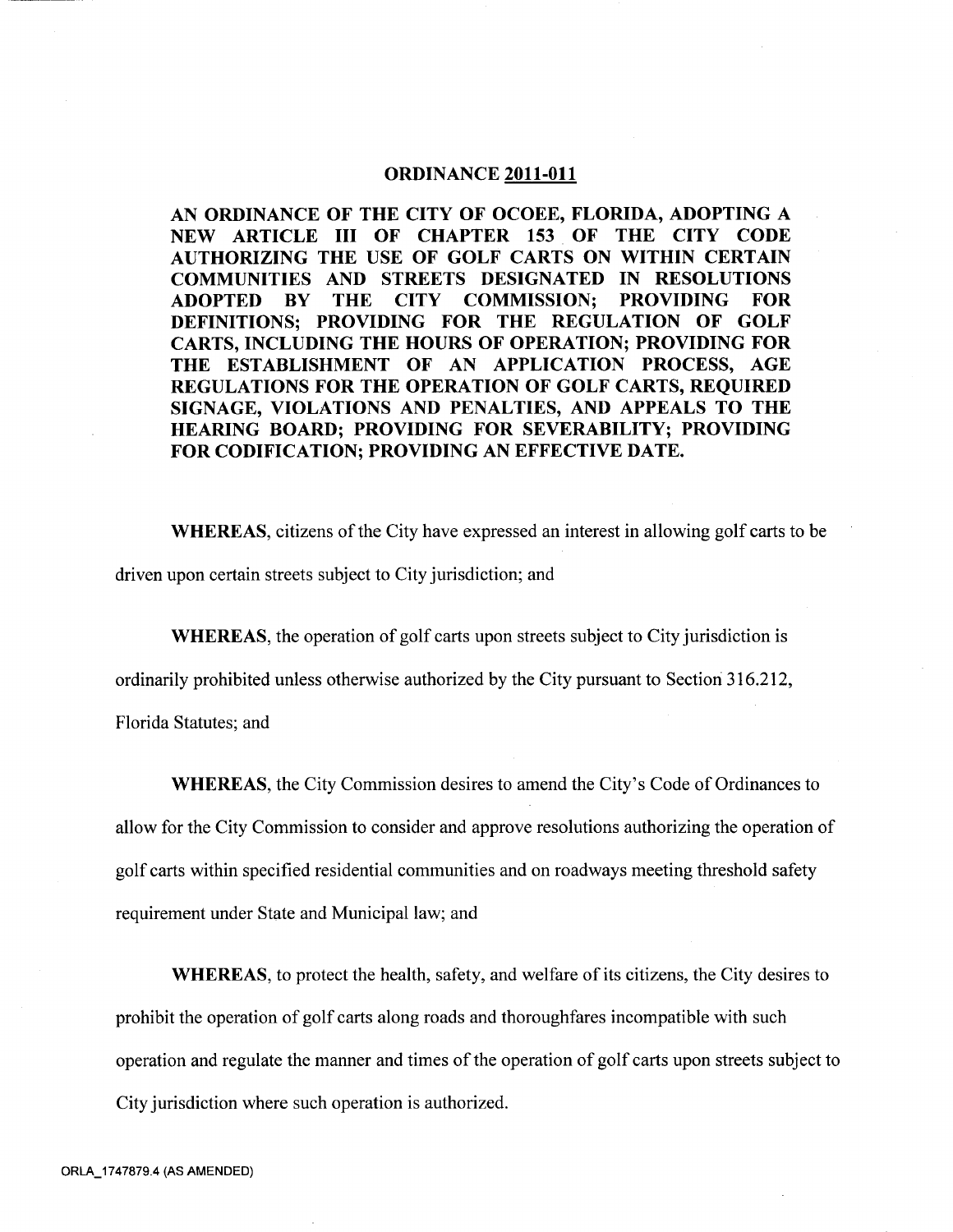# NOW, THEREFORE, BE IT ENACTED BY THE CITY OF OCOEE, FLORIDA, AS FOLLOWS

SECTION 1. Authority. The City of Ocoee has the authority to adopt this Ordinance pursuant to Article VIII of the Constitution of the State of Florida, Chapter 166, Florida Statutes, and Section 316.212, Florida Statutes.

**SECTION 2.** A new Article III of Chapter 153, Streets and Sidewalks, of the Code of

Ordinances of the City of Ocoee Code, Florida, is hereby adopted as follows:

## ARTICLE III

## GOLF CARTS ON PUBLIC STREETS

## § 153-17. TITLE; AUTHORITY.

- A. This Article shall be known and may be cited as the "Ocoee Golf Cart" Ordinance".
- B. The city has the authority to adopt this article pursuant to Article VIII of the Constitution of the State of Florida Chapter 166 Florida Statutes and Section 316.212, Florida Statutes.

#### §153-18. DEFINITIONS.

The following words, terms and phrases, when used in this article, shall have the meanings ascribed to them in this section, except where the context clearly indicates a different meaning:

- A. "Golf cart" means a motor vehicle that is designed and manufactured for operation on a golf course for sporting or recreational purposes and that is not capable of exceeding speeds of twenty (20) miles per hour.
- B. "Golf Cart Community" means a subdivision or community within the corporate limits of the city within which the Ocoee City Commission has by resolution authorized the operation of golf carts on designated municipal streets within such subdivision or community.
- C. "Golf Cart Permitted Street" means a municipal street within the corporate limits of the city which has been designated by resolution of the Ocoee City Commission for use by golf carts Subo<br>C. "Go<br>of tl<br>Cor<br>ORLA\_1747879.4 (AS AMENDED)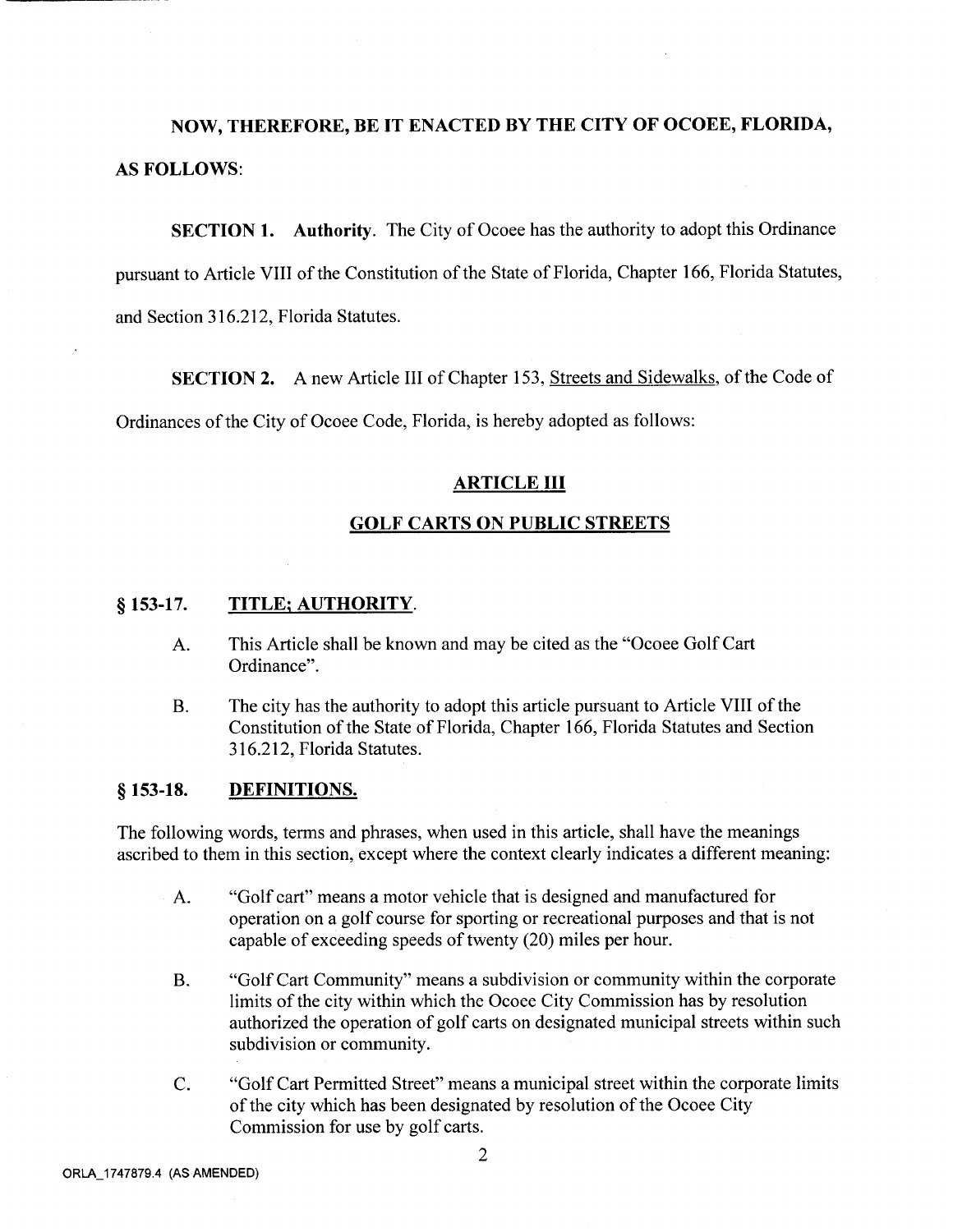- D. "Applicant", for the purposes of this article, means a person or entity (including a homeowner's association) who is requesting that the Ocoee City Commission "Applicant", for the purposes of this article, means a person or entity (includi<br>homeowner's association) who is requesting that the Ocoee City Commission<br>adopt a resolution designating one or more Golf Cart Communities an adopt a resolution designating one or more Golf Cart Communities and/or one or more Golf Cart Permitted Streets
- E. "Hearing Board" means the Ocoee Police Infraction Hearing Board established pursuant to Section 168-8 of this Code.

# § 153-19. GOLF CART OPERATION.

- A. It shall be unlawful to operate a golf cart on any street within the corporate limits of the City, except for a golf cart which may, subject to the provisions of this article, be operated on Golf Cart Permitted Streets and municipal streets within a Golf Cart Community
- B. It shall be unlawful to operate a golf cart upon a state highway unless otherwise authorized pursuant to Section  $316.212(2)$ , Florida Statutes, or any other applicable State statute
- C. A golf cart may be operated between Golf Cart Communities that are adjacent, only if such provision is specifically included by the Ocoee City Commission in the resolution approving the Golf Cart Community
- D. A golf cart being operated on a Golf Cart Permitted Street with a posted speed limit of twenty-five  $(25)$  miles per hour or less may, for the sole purpose of continuing travel along such street, be operated across an intersecting street with a posted speed limit in excess of twenty-five (25) miles per hour but not to exceed thirty-five  $(35)$  miles per hour only if such intersection is governed by a 4-way stop sign or traffic signal; otherwise, a golf cart may not be operated across any intersecting street with a posted speed limit in excess of twenty-five  $(25)$  miles per hour
- E. Unless otherwise expressly authorized pursuant to general law or the enabling resolution, it shall be unlawful to operate a golf cart upon a street with a posted speed limit in excess of twenty-five miles per hour.
- F. Except as provided in Section 153-19 $(G)$  below, golf carts shall only be permitted to operate within a Golf Cart Community or on a Golf Cart Permitted Street during the hours between sunrise and sunset.
- G. A golf cart which is equipped with headlights, brake lights, turn signals and a windshield may also be operated within a Golf Cart Community or on a Golf Cart Permitted Street during the hours between sunset and sunrise.
- H. All golf carts operated within a Golf Cart Community or on a Golf Cart Permitted Street shall have efficient brakes, reliable steering apparatus, safe tires, a rearview mirror, and reflective warning devices in both the front and rear as required by Section 316.212(6), Florida Statutes. Permitted Street during the hours bet<br>All golf carts operated within a Golf<br>Street shall have efficient brakes, rel<br>mirror, and reflective warning device<br>Section 316.212(6), Florida Statutes H. All<br>Stre<br>mir<br>Sec<br>ORLA\_1747879.4 (AS AMENDED)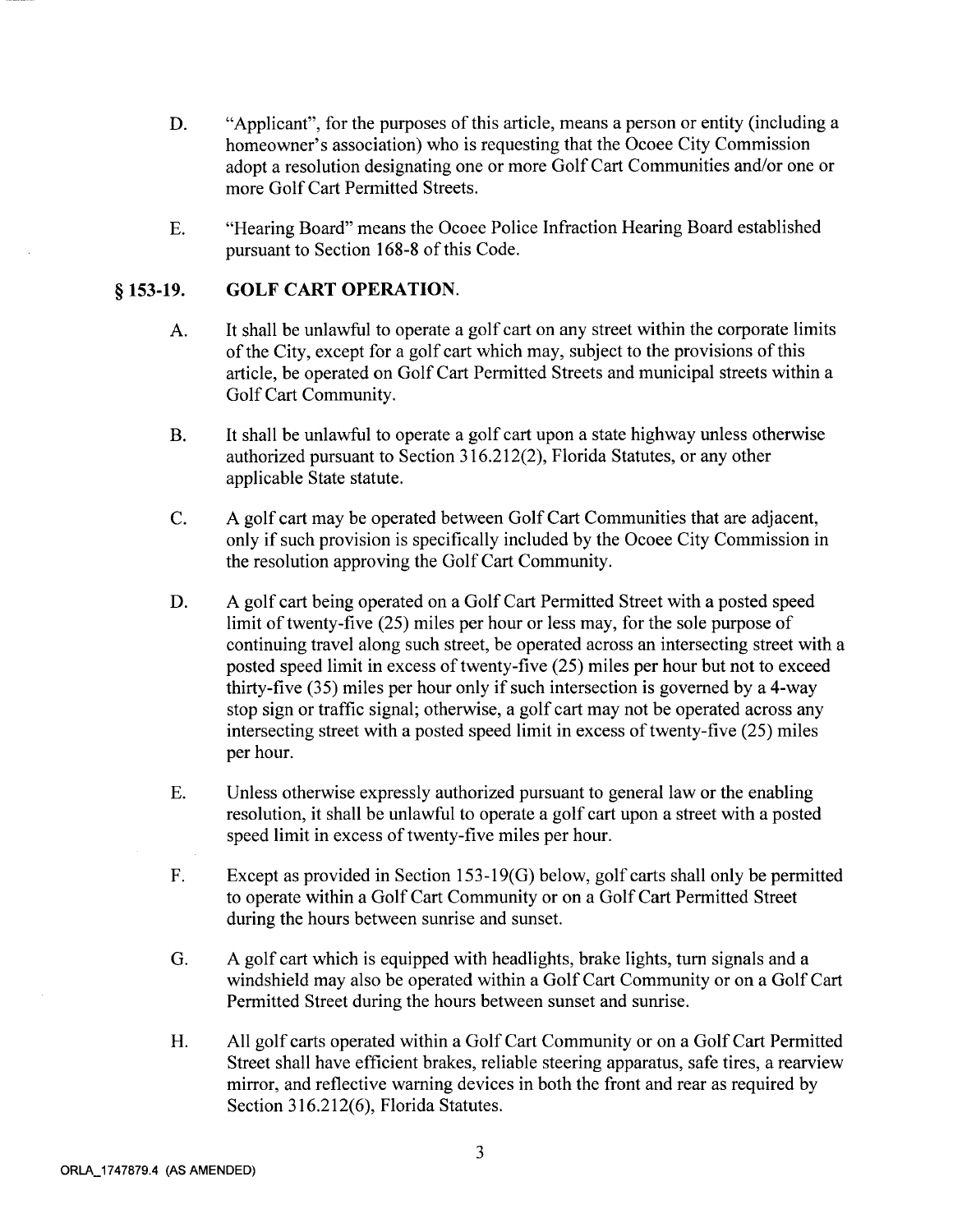I. The Florida Uniform Traffic Control Law, Chapter 316 of the Florida Statutes, as amended and as it may be amended in the future, is applicable within the City. The operation of golf carts shall comply with all applicable traffic laws as provided in the Florida Statutes

# § 153-20. APPLICATION FOR APPROVAL OF A GOLF CART COMMUNITY AND/OR GOLF CART PERMITTED STREETS.

- A. The City Commission may, upon its own initiative or upon petition of an Applicant, direct City staff to create a map or other diagram delineating the boundaries of a Golf Cart Community and/or Golf Cart Permitted Streets and to prepare the appropriate resolution to be presented to the City Commission Any such resolution shall be acted upon only following an advertised public hearing preceded by at least seven  $(7)$  days notice thereof.
- B. Any resolution adopted under this Article must be include the requisite legislative findings as required by Section 316.212, Florida Statutes, and a plan for the placement of the requisite signage within the Golf Cart Community and the Golf Cart Permitted Streets
- C. The City Commission may approve or disapprove any resolution presented under this article based upon its legislative determination as to whether golf carts may safely travel on or cross the public road or street, considering factors including the speed, volume and character of motor vehicles using the road or street and such other factors as the City Commission may deem appropriate, including input received at any public hearing
- D. The City Commission may by resolution rescind a previously adopted resolution if the City Commission determines that the operation of golf carts within any such Golf Cart Community and/or Golf Cart Permitted Streets would constitute or has become a danger or detriment to the health, safety, welfare, or character of the community or the surrounding area. Any such resolution shall be acted upon only following an advertised public hearing preceded by at least seven (7) days notice thereof

# § 153-21. AGE REGULATION.

A. Any unlicensed driver operating a golf cart within a Golf Cart Community or on a Golf Cart Permitted Street must be at least eighteen (18) years of age. **A.** Any unlicensed driver operating a golf cart within a Golf Cart Community art Permitted Street must be at least eighteen (18) years of age.<br>B. As provided in Section 316.212(7), Florida Statutes, a golf cart may not be

operated on public roads or streets by any person under the age of 14

# § 153-22. REQUIRED SIGNAGE.

B. As provided in Section 316.212(7), Florida Statutes, a golf cart may not be<br>operated on public roads or streets by any person under the age of 14.<br>\$153-22. REQUIRED SIGNAGE.<br>The City will provide proper signage pursuant Community or on a Golf Cart Permitted Street The City will proverthirty (30) days of<br>Community or on<br>ORLA\_1747879.4 (AS AMENDED)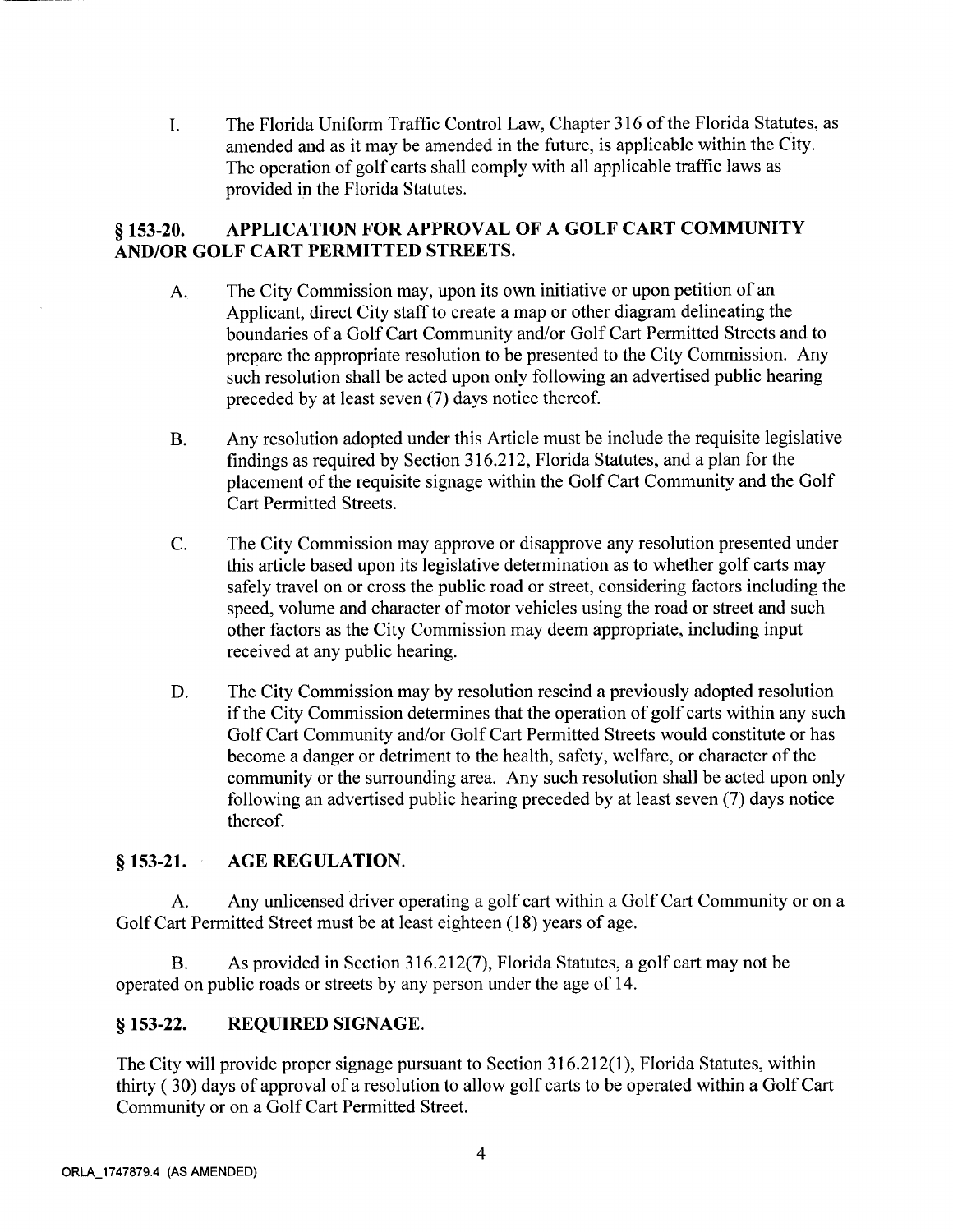# § 153-23. VIOLATIONS AND PENALTIES.

- 
- A. The City of Ocoee Police Department shall enforce the provisions of this article<br>B. Any person violating Section 153-21(A) hereof, except where a penalty is<br>specifically prescribed for that particular violation, shall b specifically prescribed for that particular violation, shall be issued a City of Ocoee Civil Citation (or notice of violation) with a fine in the amount of \$100.00. Civil Citation (or notice of violation) with a fine in the amount of \$100.00.<br>C. A violation of Section 153-19(A) through (F), inclusive, and Section 153-21(B)
- hereof shall be a noncriminal traffic infraction, punishable pursuant to Chapter 318, Florida Statutes, as a moving violation.
- D. A violation of Section 153-19(G) and  $(H)$  hereof shall be a noncriminal traffic infraction, punishable pursuant to Chapter 318, Florida Statutes, as a nonmoving violation
- E. In addition to any fine levied under this section, the city may bring civil suit to restrain, enjoin or otherwise prevent the violation of this Article in a court of competent jurisdiction. If the city brings suit to restrain or enjoin or to otherwise prevent the violation of this article, the city is entitled to recover its reasonable attorneys' fees and court costs from the named defendant in the action.
- F. Any person receiving civil citation pursuant to this article shall, within 21 days of the date of the notice of violation:
	- 1. Pay the assessed civil penalty pursuant to instructions on the notice of violation: or
	- 2. Contest (or appeal) the notice of violation pursuant to the procedures set forth in the notice of violation
- G. The failure to timely comply with the provisions of Section  $153-23(D)$  shall constitute a waiver of the right to contest the notice of violation and will be considered an admission of liability
- H. A late fee in the amount of \$25.00 will be imposed upon any person not complying with the provisions of Section 153-23(D). complying with the provisions of Section 153-23(D).<br> **A.** APPEALS TO HEARING BOARD.<br>
A. Pursuant to Section 168-8(A)(2) of this Code, the Hearing Board is expressly

## §153-24. APPEALS TO HEARING BOARD.

authorized to hear contests to citations issued by the City of Ocoee Police Department for violations of this article and to receive and evaluate evidence in connection therewith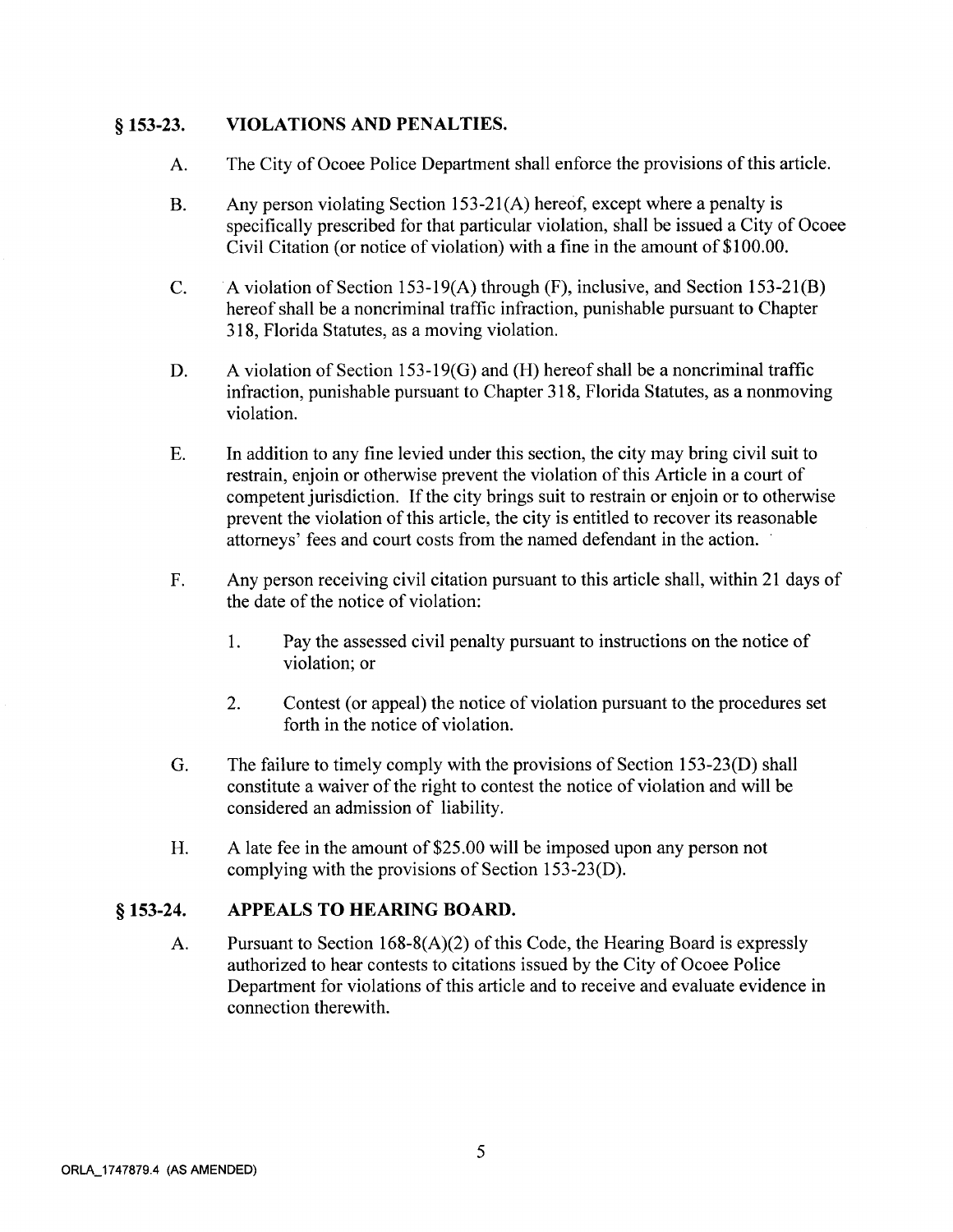B. Upon receipt of an appeal, the City shall schedule a hearing before the Hearing Board to occur not less than 60 days after the City's receipt of the appeal request; provided, however, that the Chief of Police or his designee may void or dismiss the notice of violation being appealed if the Chief of Police or his designee determines based on <sup>a</sup> review of the appeal that there does not exist probable cause to believe that the appellant committed a violation of this Article. If the Chief of Police or his designee voids or dismisses the notice of violation as aforesaid, then written notice of such action shall be provided to the person filing the appeal. Otherwise, the City shall mail notice of the hearing to the appellant no less than fourteen  $(14)$  days prior to date of the hearing, and such notice shall be sent by first class U.S. mail. After such hearing, the Hearing Board shall issue a written order granting or denying the appeal and <sup>a</sup> copy of such order shall be whiten ofder granting or deliying the appear and a copy or such ofder shall be hand delivered to the appellant at the hearing or sent within three (3) days thereafter by first class U.S. mail to the appellant. If the appea thereafter by first class U.S. mail to the appellant. If the appeal is denied, the applicable civil penalty and administrative charges determined by the Hearing Board shall be due and payable within ten (10) days after the Hearing Board's issuance of its order

SECTION 3. Severability. If any section, subsection, sentence, clause, phrase or portion of this Ordinance is for any reason held invalid or unconstitutional by any court of competent jurisdiction, such portion shall be deemed a separate, distinct and independent provision and such holding shall not affect the validity of the remaining portion hereto.

SECTION 4. Codification. It is the intention of the City Commission of the City that the provisions of this Ordinance shall become and be made <sup>a</sup> part of the Code of Ordinances of the City; and that sections of this Ordinance may be renumbered or relettered and the word "ordinance" may be changed to "chapter," "section," "article," or such other appropriate word or phrase in order to accomplish such intentions; and regardless of whether such inclusion in the Code is accomplished, sections of this Ordinance may be renumbered or relettered and the correction of typographical errors which do not affect the intent may be authorized by the City Manager, without need of public hearing, by filing a corrected or recodified copy of same with the City Clerk

SECTION 5. Effective Date. This Ordinance shall become effective ten (10) days after its passage and adoption

6